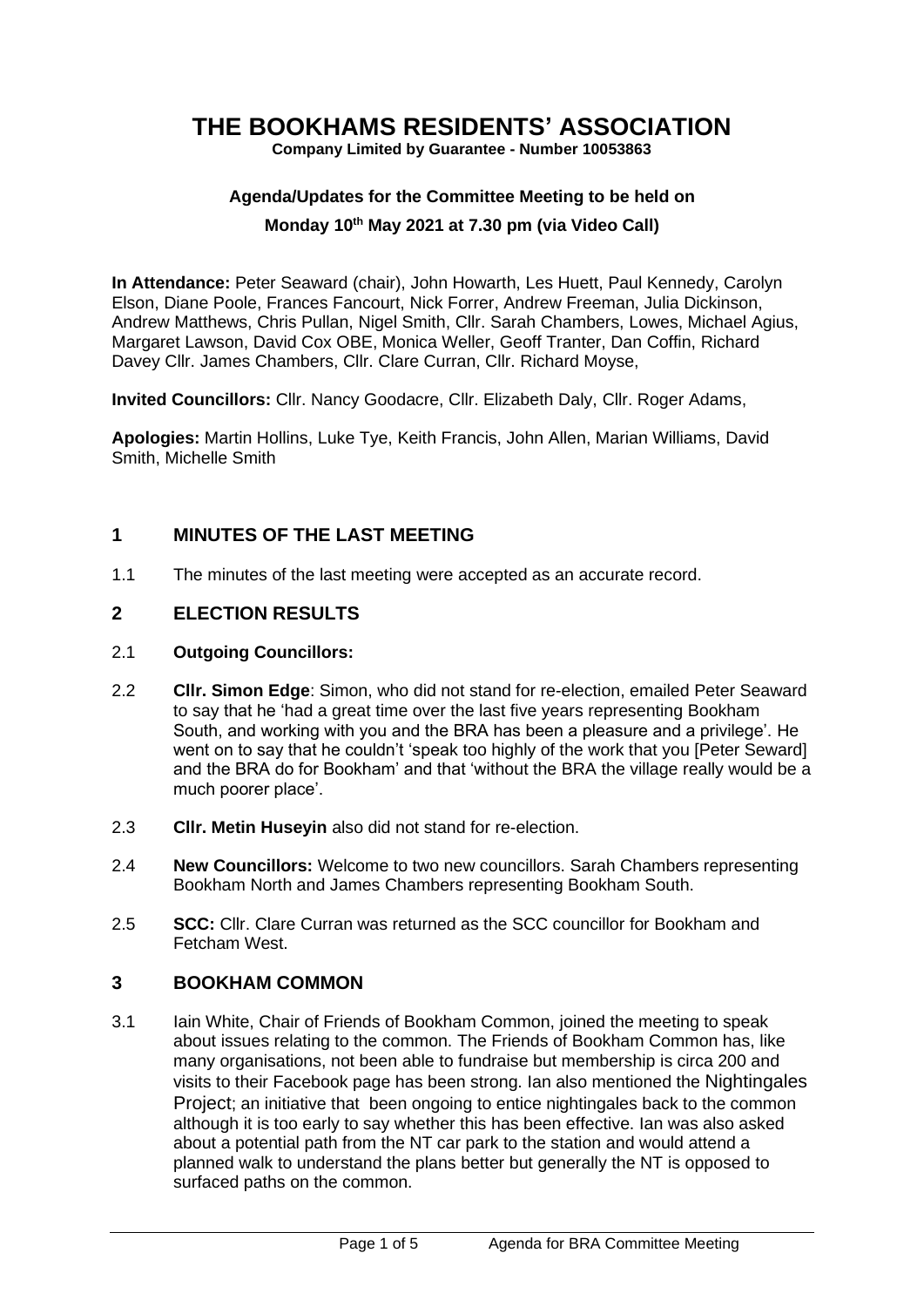# **4 MATTERS ARISING & ACTIONS**

4.1 **The Garstons/Mead Crescent:** The main focus is applying for Fields-in-Trust status which, in theory, is quite a simple and low cost option to help preserve the future of the Barn Hall field, although it needs the approval of MVDC as the landowner. The Council has previously given permission for several pieces of land, e.g. Cock Lane Recreation Ground, and King George's Field, Effingham, has also got Fields-in-Trust status. Two benches are planned and should be erected in the coming weeks.

# **5 CORRESPONDENCE**

5.1 **Bookham War Memorial:** Bill Whitman contacted the BRA as he has written an article about the WWI names on Bookham War Memorial. It was felt that this should be made more widely available and that the BCA might be interested in publishing it.

# **6 MANAGEMENT GROUP**

- 6.1 **Company Secretary Report:** John Howarth reported that he has filed the Annual Re-registration for the BRA at Companies House and paid the Annual Registration fee of £13.
- 6.2 **Board of Directors:** As noted above, Cllr. Simon Edge has stood down as a councillor, therefore MVDC will nominate, in due course, a new nominee to be a director of the BRA.

# **7 PLANNING GROUP**

- 7.1 **Planning Committee:** The Planning Committee met on the 29<sup>th</sup> April and considered 25 planning applications. Letters of representation were considered on two applications but, after further consideration, letters were not submitted.
- 7.2 **Tree Felling:** It was noted that a line of trees between Godstone Farm View and Norbury Park had been felled. The legal status of this is being looked into as the trees themselves were not subject to a Tree Protection Order, but they were replacement trees for some that had been TPO protected (those having been felled illegally).
- 7.3 Youth Centre: MVDC's Development Management Committee met on the 28<sup>th</sup> April and approved, with conditions, an outline application for the consideration of access, layout and scale in respect of the erection of a Youth and Community Centre and sporting facilities with car parking and associated works [\(MO/2020/2103\)](https://www.molevalley.gov.uk/swiftlg/apas/run/WPHAPPDETAIL.DisplayUrl?theApnID=MO/2020/2103). The detailed planning application is now awaited.
- 7.4 Surrey County Council will also need to consider the future of the former youth centre site and a planning application will be submitted in due course.
- 7.5 **Edenside**: A planning application in Edenside, that had been refused due to the inadequate provision of parking spaces, had gone to appeal. This was interesting in that a similar application in Ashtead had also gone to appeal and the decision overturned, which implies people living near the station do not need parking provision. In the case of Edenside, it was noted that the Neighbourhood Development Plan does not apply as the NDP only applies to new builds! If the application is successfully appealed then on-street parking will increase, raising the threat of further parking restrictions. A further application MO/2021/0742 has also been submitted.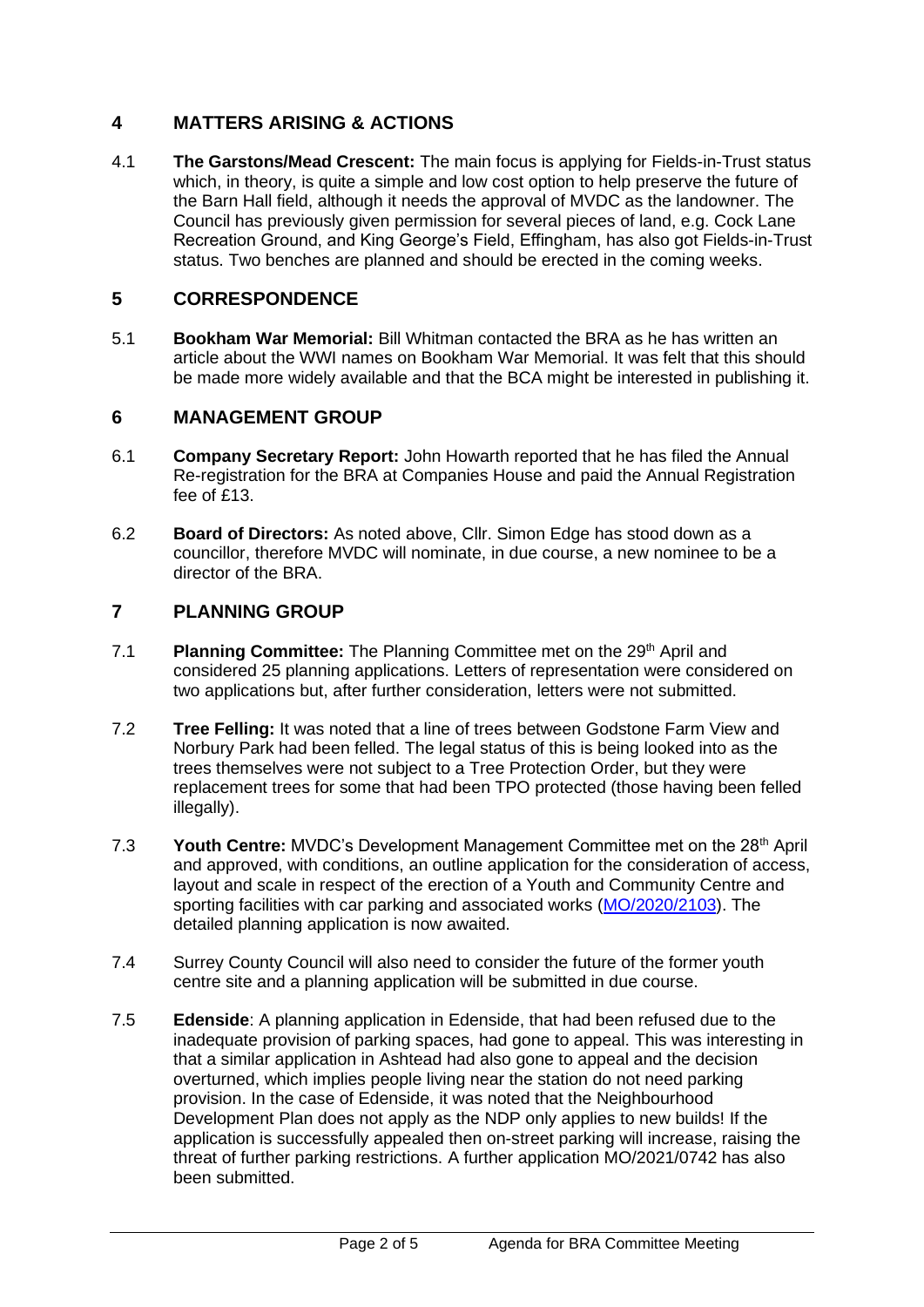7.6 **Local Plan:** Geoff Tranter is looking carefully at the draft Local Plan and at the Green Belt in particular, e.g. there are some areas that lie between built-up areas and the Green Belt but are not designated as Green Belt. The issue of infrastructure to support new developments was also raised and Paul Kennedy said that this would be a requirement for new builds.

#### **8 ENVIRONMENT GROUP**

- 8.1 **Litter Pick**: Margaret Lawson reported that there are now 30 plus Wombles and the scouts and cubs are also participating as part of their service to community duties. It is hoped that the first litter-pick since lockdown will go ahead on the  $6<sup>th</sup>$  June. meeting in the Lower Shott car park.
- 8.2 The Great British Spring Clean is between the  $28<sup>th</sup>$  May and the 13<sup>th</sup> June and communities are being encouraged to report the amount of rubbish collected during these times, and individual picks can be included, i.e. anyone collecting rubbish should inform Margaret for inclusion int eh village-wide report..
- 8.3 **Square-about:** The SGN works have now been delayed until 14<sup>th</sup> June until 14<sup>th</sup> August, which will involve road closures and diversions. Dates for the drainage works have yet to be confirmed but they should still overlap to avoid two periods of road-closures.
- 8.4 **Oak Processionary Moth:** Caterpillars will soon be emerging from their eggs and contractors started to spray known affected oak trees from the 19th April. The public should not approach or touch the caterpillars but report all sightings to the online portal Tree Alert [www.forestresearch.gov.uk/treealert](http://www.forestresearch.gov.uk/treealert) or to [opm@forestrycommission.gov.uk.](mailto:opm@forestrycommission.gov.uk)
- 8.5 **Bookham Station:** Andrew Matthews said that it would be possible to apply for Access for All funding which is designed to address the issues faced by disabled passengers and passengers facing mobility restraints. The estimated cost of a new bridge plus lifts is estimated to be around £5m and the applicant would need to raise 10%, i.e. £500k, by 2023! Andrew suggested setting up a JustGiving page, although other avenues would also need to be explored.
- 8.6 It was also noted that Network Rail have been doing some refurbishment work at the station.
- 8.7 **Reduce, Reuse and Recycle**: Les Huett and Diane Poole have been working together on a Reduce, Reuse and Recycle scheme around Bookham, Effingham and Horsley. This includes a extremely helpful tool, available on the [BRA website,](https://www.bookhamresidents.org.uk/terracycle-drop-offs-near-bookham) that informs members of the public what can be recycled and where. e.g. drop-off points.
- 8.8 This is linked to the **Terracycle Scheme** which is for hard to recycle items such as crisp, biscuit and popcorn packets; bread bags, pet food pouches, home hygiene products, ring carriers and certain types of coffee pods. The tool mentioned above will direct members of the public how and where to dispose of such items (and many more).
- 8.9 **Blue Heart Wildflower Verges:** Diane Poole reported that the scheme is proving very popular with interest from 50 households and 25 blue hearts in place, ordered or making their own. More funding is needed for those not on private land, e.g. highways land and Diane thanked the BRA for funding some hearts.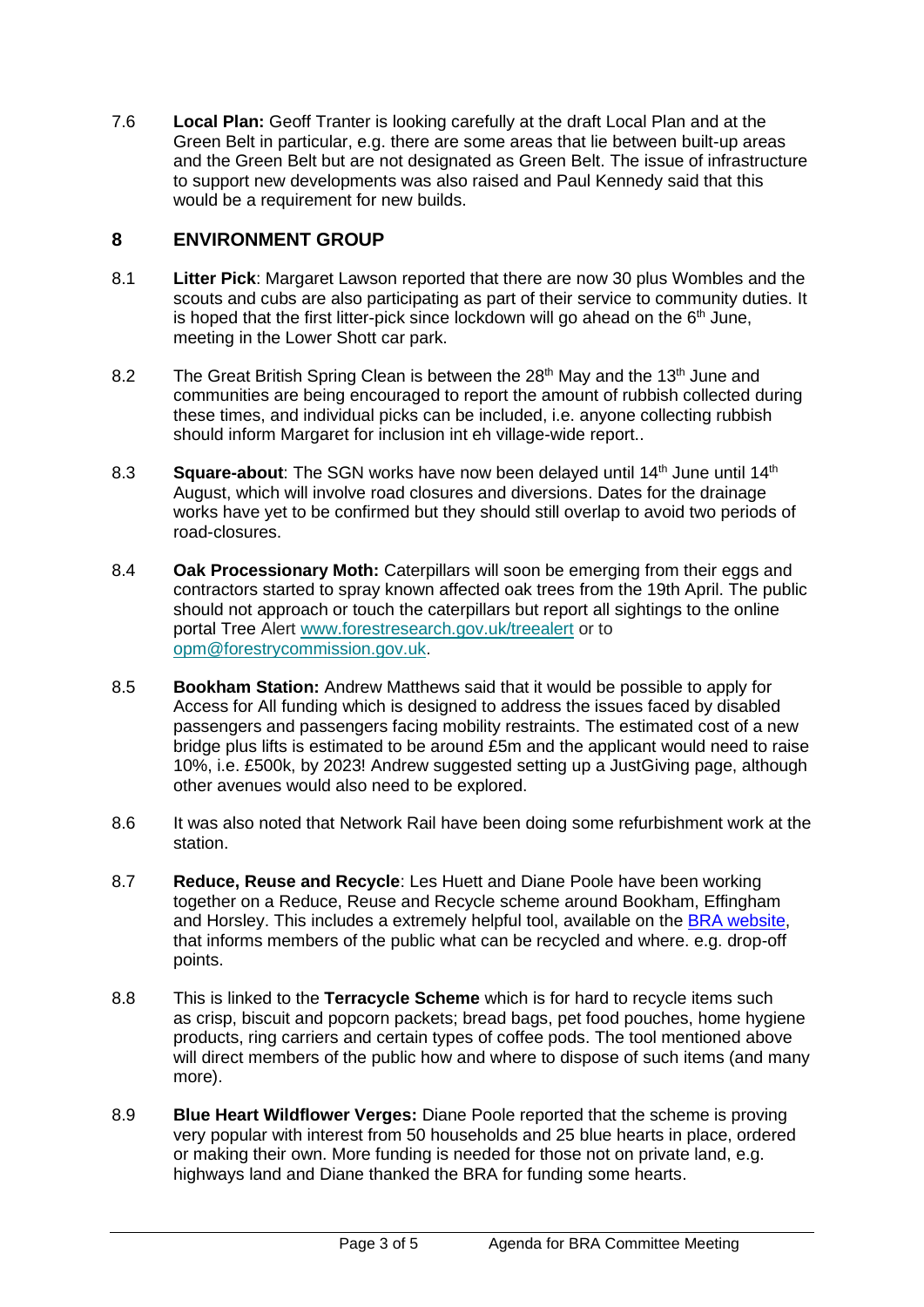# **9 COMMUNITY GROUP**

- 9.1 **Local Businesses:** Richard Davey and Dan Coffin reported that they have held several meetings with local businesses regarding several initiatives, e.g:
	- **Food Festival:** Early discussions but an event in the Old Barn Hall has been mooted for September.
	- **Post-Covid High Street Celebration:** A Saturday afternoon event to mark the end of Covid restrictions and celebrate return to normality is being discussed, with perhaps a band, BBQ, bunting, kids events, etc. This is being planned for mid-July and MVDC appear supportive of this initiative. An application to close the road would be required and other formalities addressed. Richard and Dan will report back at the next Committee meeting as plans firm up.
- 9.2 **Eastwick Schools:** Michael Lowes said that the schools will hopefully be returning to 'business as usual' in September, although some easing of current restraints will take place as from the start of the summer term, but no major changes are expected. Regarding future intakes, the school has not yet been advised, but all the local schools are in close contact.
- 9.3 **Demand Responsive Transport:** SCC has introduced this scheme, which started this week, in rural areas of Mole Valley, i.e. where members of the public do not have access to bus or rail services, who can book transport through an app, by phone or online.
- 9.4 **Buses**: Keith Francis, who was unable to attend the meeting, emailed prior to the meeting to inform the Committee that the Arriva has from the 2nd May, improved the timetable of bus 479 with the return of the weekday Epsom via Leatherhead to Bookham railway station loop service, plus, some timing changes to the early morning and late afternoon buses.
- 9.5 Regarding the Epsom/St Helier hospital bus (H1) service, as from the 28<sup>th</sup> May 2021 is will no longer be operated by Quality Line, but taken back in-house, although it is not clear whether patients and hospital visitors will be able to use this service in addition to staff.

# **10 COMMUNICATIONS AND MEMBERSHIP**

#### 10.1 **Communications**

- 10.2 **AGM**: This has been confirmed for the 15<sup>th</sup> of July. Unfortunately Daniel Elkeles. Chief Executive of Epsom and St Helier University Hospitals NHS Trust is unable to attend, but Peter Seaward will invite Lisa Townsend, the Police and Crime Commissioner for Surrey. It was also noted that Peter Seward and Chris Pullan would, by rotation, be standing down but both are willing to stand for re-election.
- 10.3 **Newsletter**: The Newsletter should be with the printers on 21st May for distribution to road stewards in the first week of June, but additional help is required to cover the gaps This should give adequate notice of the AGM.
- 10.4 **Look Local:** There was a 'Wombling' article in May's edition, and something on the youth centre is planned for June.

# **11 ANY OTHER BUSINESS**